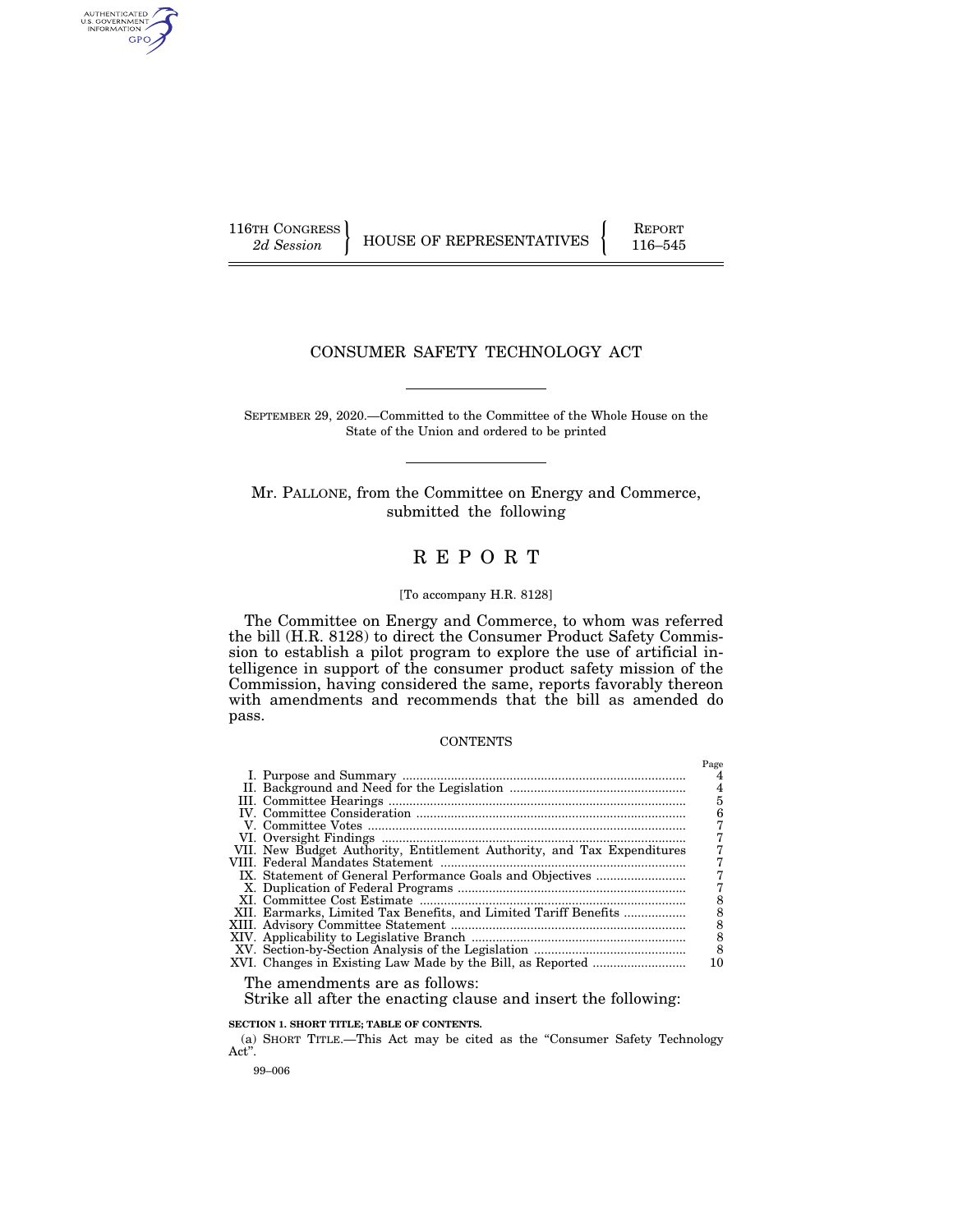(b) TABLE OF CONTENTS.—The table of contents for this Act is as follows: Sec. 1. Short title; table of contents. Sec. 2. Definitions.

TITLE I—ARTIFICIAL INTELLIGENCE AND CONSUMER PRODUCT SAFETY

Sec. 101. Short title. Sec. 102. Pilot program for use of artificial intelligence by Consumer Product Safety Commission. TITLE II—BLOCKCHAIN TECHNOLOGY INNOVATION

Sec. 201. Short title. Sec. 202. Study on blockchain technology and its use in consumer protection.

TITLE III—DIGITAL TOKEN TAXONOMY

Sec. 301. Short title.

Sec. 302. Findings. Sec. 303. Reports on unfair or deceptive acts or practices in transactions relating to digital tokens.

# **SEC. 2. DEFINITIONS.**

In this Act—

(1) the term "consumer product" has the meaning given such term in section  $3(a)$  of the Consumer Product Safety Act (15 U.S.C. 2052(a)); and (2) the term ''Secretary'' means the Secretary of Commerce.

# **TITLE I—ARTIFICIAL INTELLIGENCE AND CONSUMER PRODUCT SAFETY**

#### **SEC. 101. SHORT TITLE.**

This title may be cited as the "AI for Consumer Product Safety Act".

#### **SEC. 102. PILOT PROGRAM FOR USE OF ARTIFICIAL INTELLIGENCE BY CONSUMER PRODUCT SAFETY COMMISSION.**

(a) ESTABLISHMENT.—Not later than 1 year after the date of enactment of this Act, the Consumer Product Safety Commission shall establish a pilot program to explore the use of artificial intelligence by the Commission in support of the consumer product safety mission of the Commission.

(b) REQUIREMENTS.—In conducting the pilot program established under subsection (a), the Commission shall do the following:

(1) Use artificial intelligence for at least 1 of the following purposes:

(A) Tracking trends with respect to injuries involving consumer products. (B) Identifying consumer product hazards.

(C) Monitoring the retail marketplace (including internet websites) for the sale of recalled consumer products (including both new and used products).

(D) Identifying consumer products required by section 17(a) of the Consumer Product Safety Act (15 U.S.C. 2066(a)) to be refused admission into the customs territory of the United States.

(2) Consult with the following:

(A) Technologists, data scientists, and experts in artificial intelligence and machine learning.

(B) Cybersecurity experts.

(C) Members of the retail industry.

(D) Consumer product manufacturers.

(E) Consumer product safety organizations.

(F) Any other person the Commission considers appropriate.

(c) REPORT TO CONGRESS.—Not later than 180 days after the conclusion of the pilot program established under subsection (a), the Consumer Product Safety Commission shall submit to the Committee on Energy and Commerce of the House of Representatives and the Committee on Commerce, Science, and Transportation of the Senate, and make publicly available on the website of the Commission, a report on the findings and data derived from such program, including whether and the extent to which the use of artificial intelligence improved the ability of the Commission to advance the consumer product safety mission of the Commission.

# **TITLE II—BLOCKCHAIN TECHNOLOGY INNOVATION**

#### **SEC. 201. SHORT TITLE.**

This title may be cited as the ''Blockchain Innovation Act''.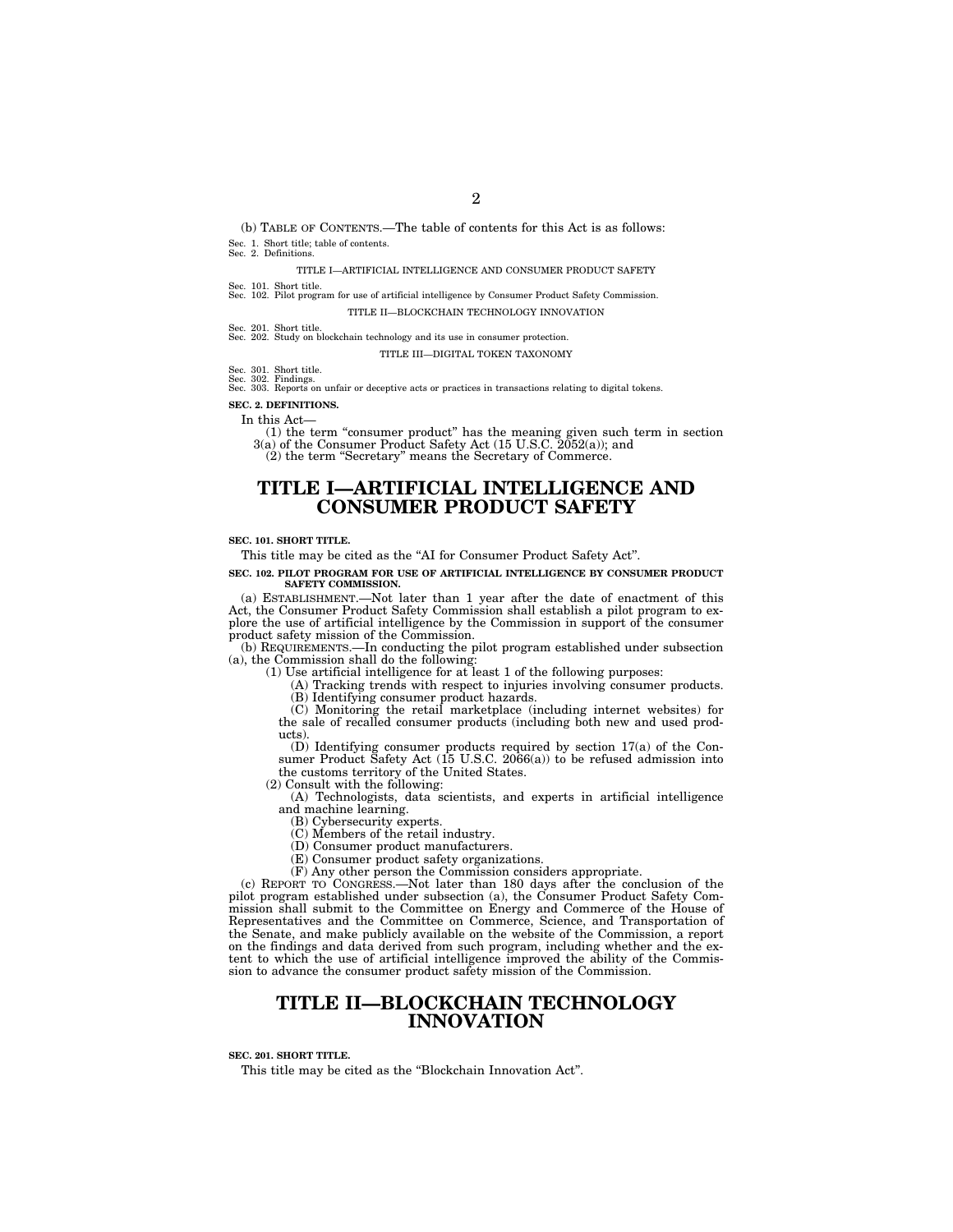**SEC. 202. STUDY ON BLOCKCHAIN TECHNOLOGY AND ITS USE IN CONSUMER PROTECTION.**  (a) IN GENERAL.—

(1) STUDY REQUIRED.—Not later than one year after the date of enactment of this Act, the Secretary of Commerce, in consultation with the Federal Trade Commission, and in consultation with the any other appropriate Federal agency the Secretary determines appropriate, shall conduct a study on current and potential use of blockchain technology in commerce and the potential benefits of blockchain technology for limiting fraud and other unfair and deceptive acts and practices.

(2) REQUIREMENTS FOR STUDY.—In conducting the study, the Secretary shall examine—

(A) trends in the commercial use of and investment in blockchain technology;

(B) best practices in facilitating public-private partnerships in blockchain technology;

(C) potential benefits and risks of blockchain technology for consumer protection;

(D) how blockchain technology can be used by industry and consumers to reduce fraud and increase the security of commercial transactions;

(E) areas in Federal regulation of blockchain technology that greater clarity would encourage domestic innovation: and

(F) any other relevant observations or recommendations related to blockchain technology and consumer protection.

(3) PUBLIC COMMENT.—In producing the study required in subsection  $(a)(2)$ , the Secretary shall provide opportunity for public comment and advice relevant to the production of the study.

(b) REPORT TO CONGRESS.—Not later than 6 months after the completion of the study required pursuant to subsection (a), the Secretary shall submit to the Committee on Energy and Commerce of the House of Representatives and the Committee on Commerce, Science, and Transportation of the Senate, and make publicly available on the website of the Department of Commerce, a report that contains the results of the study conducted under subsection (a).

# **TITLE III—DIGITAL TOKEN TAXONOMY**

#### **SEC. 301. SHORT TITLE.**

This title may be cited as the "Digital Taxonomy Act".

**SEC. 302. FINDINGS.** 

Congress finds that—

 $(1)$  it is important that the United States remains a leader in innovation;

(2) digital tokens and blockchain technology are driving innovation and providing consumers with increased choice and convenience;

(3) the use of digital tokens and blockchain technology is likely to increase in the future;

(4) the Federal Trade Commission is responsible for protecting consumers from unfair or deceptive acts or practices, including relating to digital tokens; (5) the Commission has previously taken action against unscrupulous compa-

nies and individuals that committed unfair or deceptive acts or practices involving digital tokens; and (6) to bolster the Commission's ability to enforce against unfair or deceptive

acts or practices involving digital tokens, the Commission should ensure staff have appropriate training and resources to identify and pursue such cases.

#### **SEC. 303. REPORTS ON UNFAIR OR DECEPTIVE ACTS OR PRACTICES IN TRANSACTIONS RE-LATING TO DIGITAL TOKENS.**

Not later than one year after the date of enactment of this Act and each year thereafter until fiscal year 2024, the Federal Trade Commission shall transmit to the Committee on Energy and Commerce of the House of Representatives and the Committee on Commerce, Science, and Transportation of the Senate, and make publicly available on its website, a report of—

(1) any actions taken by the Commission relating to unfair or deceptive acts or practices in transactions relating to digital tokens;

(2) the Commission's other efforts to prevent unfair or deceptive acts or practices relating to digital tokens; and

(3) any recommendations by the Commission for legislation that would improve the ability of the Commission and other relevant Federal agencies-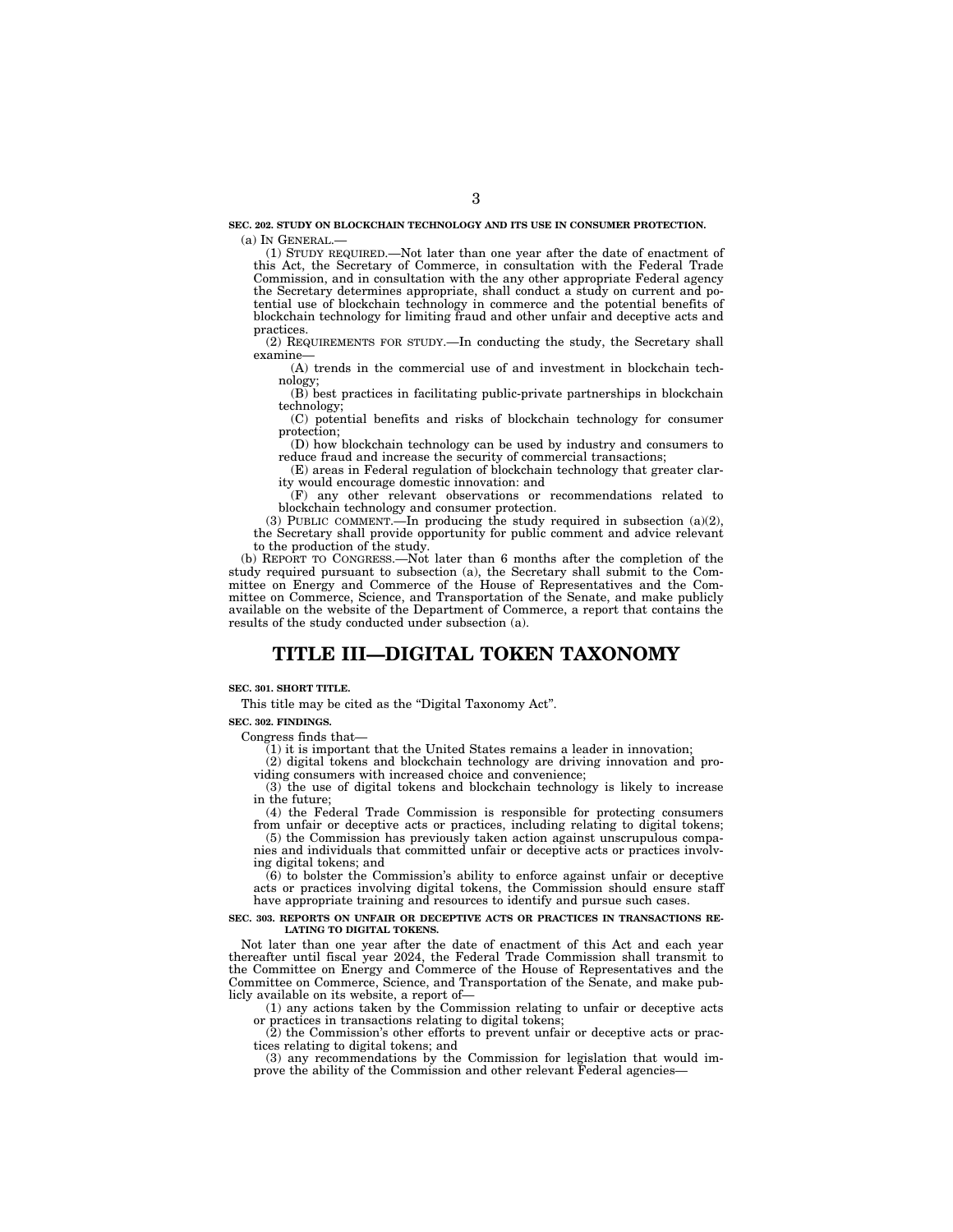(A) to further protect consumers from unfair or deceptive acts or practices in the digital token marketplace; and

(B) to promote competition and promote innovation in the global digital token sector.

Amend the title so as to read:

A bill to direct the Consumer Product Safety Commission to establish a pilot program to explore the use of artificial intelligence in support of the mission of the Commission and direct the Secretary of Commerce and the Federal Trade Commission to study and report on the use of blockchain technology and digital tokens, respectively.

# I. PURPOSE AND SUMMARY

H.R. 8128, the "Consumer Safety Technology Act", was introduced on August 28, 2020, by Representatives Jerry McNerney (D-CA) and Michael C. Burgess (R–TX). H.R. 8128, as remoted, incorporates text based on two additional bills that together help modernize our consumer protection agencies.

H.R. 8128 requires the Consumer Product Safety Commission (CPSC) to establish a pilot program to explore the use of artificial intelligence for at least one of the following purposes: (1) tracking injury trends; (2) identifying consumer product hazards; (3) monitoring the retail marketplace for the sale of recalled consumer products; or (4) identifying unsafe imported consumer products.

During its consideration of the bill, the full Committee adopted an amendment in the nature of a substitute incorporating text based on two other bills referred to the Committee on Energy and Commerce: H.R. 8153, the ''Blockchain Innovation Act'' and an amended version of H.R. 2154, the ''Digital Taxonomy Act''. H.R. 8153 directs the Department of Commerce (DOC), in consultation with the Federal Trade Commission (FTC), to conduct a study and submit to Congress a report on the state of blockchain technology in commerce, including its use to reduce fraud and increase security. H.R. 2154, as incorporated, directs the FTC to submit to Congress a report and recommendations on unfair or deceptive acts or practices relating to digital tokens.

#### II. BACKGROUND AND NEED FOR LEGISLATION

The Consumer Product Safety Commission is charged with protecting the public from unreasonable risks of injury or death associated with the use of the thousands of types of consumer products under the agency's jurisdiction.<sup>1</sup> The CPSC has various tools to support its consumer product safety mission but faces growing challenges. The CPSC has broad jurisdiction over more than 15,000 consumer products used in and around the home, in recreation, in schools, and more.<sup>2</sup> In addition, international trade and technological advances have further expanded the range of products in the market, making overseeing and regulating consumer products even more complex.3 Changing consumer trends, including the rise of online shopping, also requires the CPSC to refocus its efforts to

 $^1$  U.S. Consumer Product Safety Commission, About CPSC (www.cpsc.gov/About-CPSC).<br> $^2$ Recalls.gov, Your Online Source for Recalls (www.recalls.gov/cpsc.html).<br>U.S. Consumer Product Safety Commission, Strategic Plan 2018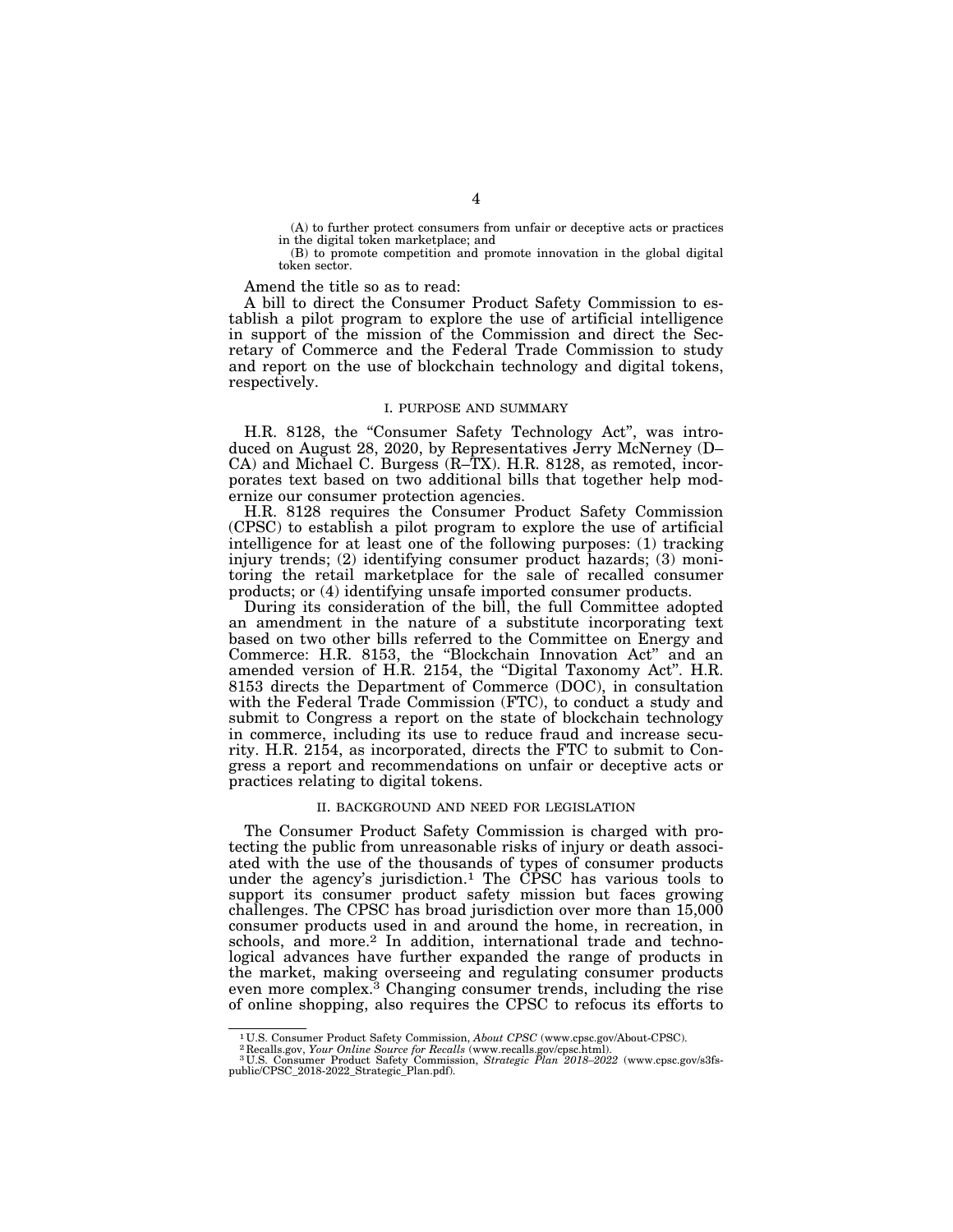protect consumers from unsafe e-commerce shipments entering the United States.4

Artificial intelligence (AI) and machine learning, a subset of AI, have vast potential benefits and can support the CPSC's product safety mission and improve the agency's operations. AI could help identify hazardous products, assess the risk of imported consumer products and monitor online marketplaces for recalled products. At a recent Subcommittee on Consumer Protection and Commerce hearing, former CPSC Acting Chairman Ann Marie Buerkle testified that the CPSC is not currently using AI but that AI could help the agency analyze more data.<sup>5</sup>

Another emerging technology that can be useful in promoting consumer protection is blockchain technology.6 Already widely used in cryptocurrencies, blockchain has the potential to benefit many other industries because of its ability to keep track of transactions accurately, securely, and efficiently.<sup> $\check{\tau}$ </sup> At the same time, blockchain technology, including its use in cryptocurrencies, may come with risks for consumers.

H.R. 8128 is needed to help ensure our consumer protection agencies stay up to date with emerging technologies and to encourage the use of emerging technologies such as AI and blockchain in support of product safety and consumer protection.

#### III. COMMITTEE HEARINGS

For the purposes of section 103(i) of H. Res. 6 of the 116th Congress, the following hearing was used to develop or consider H.R. 8128:

In the 114th Congress, the Subcommittee on Commerce, Manufacturing, and Trade held an informational hearing on March 16, 2016. The hearing was entitled, ''The Disrupter Series: Digital Currency and Blockchain Technology.'' The Subcommittee received testimony from the following witnesses:

• John A. Beccia III, General Counsel and Chief Compliance Officer, Circle Internet Financial (*on behalf of the Electronic Transactions Association*)

• Jerry Cuomo, Vice President Blockchain Technologies, IBM

• Matthew Roszak, Chairman, Chamber of Digital Commerce, and Co-Founder, Bloq. Inc.

- 
- 
- Paul Snow, Chief Architect, Factom Juan Suarez, Counsel, Coinbase Dana Syracuse, Counsel, BuckleySandler LLP

In the 116th Congress, the Subcommittee on Consumer Protection and Commerce held an oversight hearing on April 9, 2019. The

<sup>4</sup> U.S. Consumer Product Safety Commission, *CPSC e-Commerce Assessment Report* (Nov.

<sup>2019) (</sup>www.cpsc.gov/s3fs-public/CPSC-e-Commerce-Assessment-Report.pdf).<br>
<sup>5</sup> Subcommittee on Consumer Protection and Commerce, House Committee on Energy and Commerce, *Protecting Americans from Dangerous Products: Is the* 

blockchain.asp).<br>*<sup>7</sup>The Growing List of Applications and Use Cases of Blockchain Technology in Business And<br>Life, Business Insider (Mar. 2, 2020) (www.businessinsider.com/blockchain-technology-applica-*

tions-use-cases).<br><sup>8</sup> Federal Trade Commission, *Know the Risks Before Investing in Cryptocurrencies*<br>(Feb. 16, 2018) (www.ftc.gov/news-events/blogs/business-blog/2018/02/know-risks-investingcryptocurrencies); *See note 7.*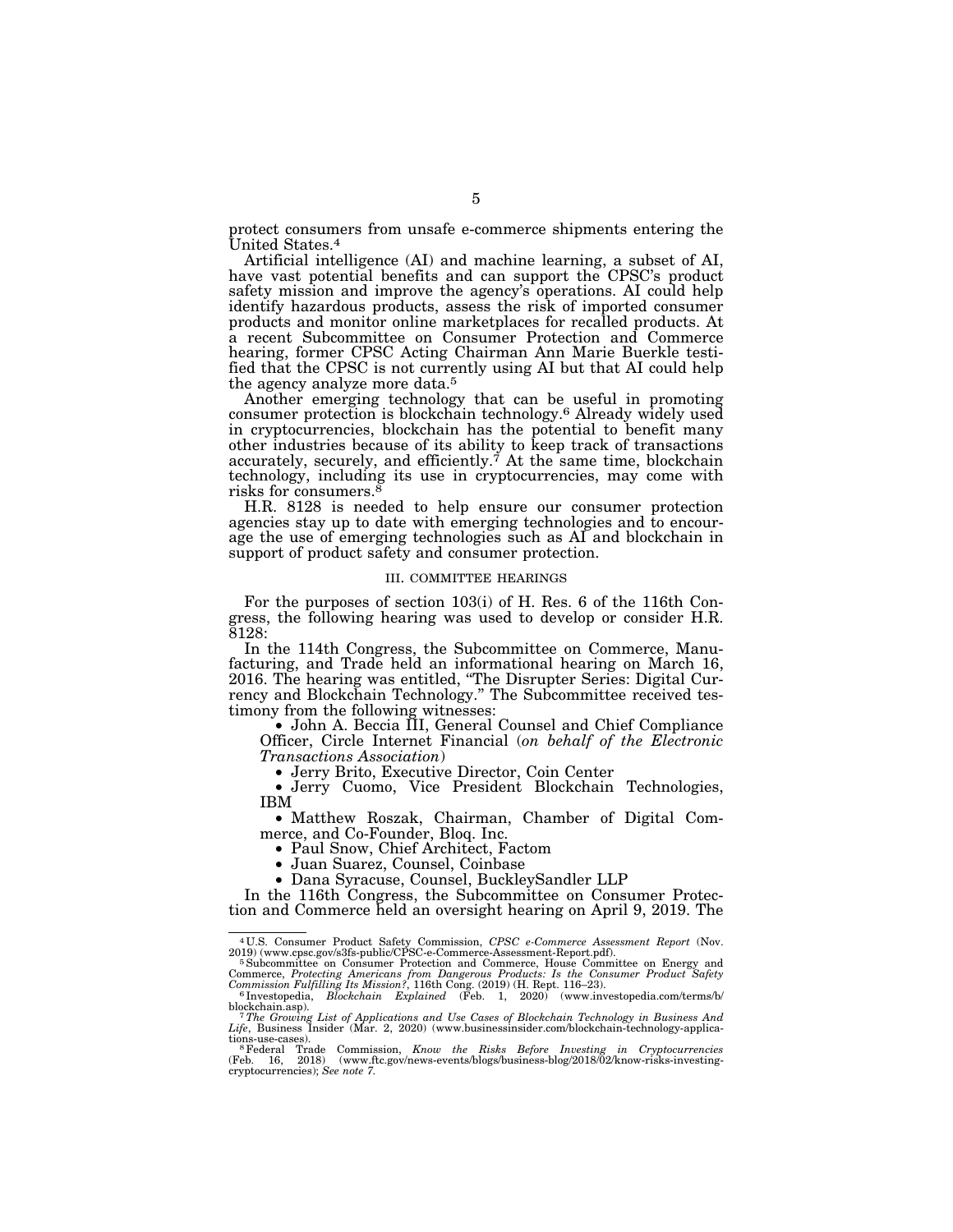hearing was entitled, "Protecting Americans from Dangerous Products: Is the Consumer Product Safety Commission Fulfilling Its Mission?'' The Subcommittee received testimony from the following witnesses:

#### *Panel I:*

• The Honorable Ann Marie Buerkle, Acting Chairman, Consumer Product Safety Commission

• The Honorable Elliot F. Kaye, Commissioner, Consumer Product Safety Commission

• The Honorable Robert S. Adler, Commissioner, Consumer Product Safety Commission

• The Honorable Dana Baiocco, Commissioner, Consumer Product Safety Commission

• The Honorable Peter A. Feldman, Commissioner, Consumer Product Safety Commission

# *Panel II:*

• Rachel Weintraub, Legislative Director and General Counsel, Consumer Federation of America<br>• Nancy Cowles, Executive Director, Kids in Danger

• Remington A. Gregg, Counsel for Civil Justice and Consumer Rights, Public Citizen

• Mike Gentine, Counsel, Schiff Hardin LLP

In the 116th Congress, the Subcommittee on Consumer Protection and Commerce held an oversight hearing on May 8, 2019. The hearing was entitled, "Oversight of the Federal Trade Commission: Strengthening Protections for Americans' Privacy and Data Security?'' The Subcommittee received testimony from the following witnesses:

• The Honorable Joseph J. Simons, Acting Chairman, Federal Trade Commission

• The Honorable Noah Joshua Phillips, Commissioner, Federal Trade Commission

• The Honorable Rohit Chopra, Commissioner, Federal Trade Commission

• The Honorable Rebecca Kelly Slaughter, Commissioner, Federal Trade Commission

• The Honorable Christine S. Wilson, Commissioner, Federal Trade Commission

#### IV. COMMITTEE CONSIDERATION

Representatives McNerney (D–CA) and Burgess (R–TX) introduced H.R. 8128, the ''Consumer Safety Technology Act'', on August 28, 2020, and the bill was referred to the Committee on Energy and Commerce. The bill was referred to the Subcommittee on Consumer Protection and Commerce on August 31, 2020.

On September 9, 2020, the bill was discharged from further consideration by the Subcommittee on Consumer Protection and Commerce as the bill was called up for markup by the full Committee. The Committee on Energy and Commerce met in virtual open markup session, pursuant to notice, on September 9, 2020, to consider H.R. 8128. During consideration of the bill, an amendment in the nature of a substitute offered by Mr. McNerney, on behalf of himself, Mr. Burgess, and Mr. Guthrie, was agreed to by a voice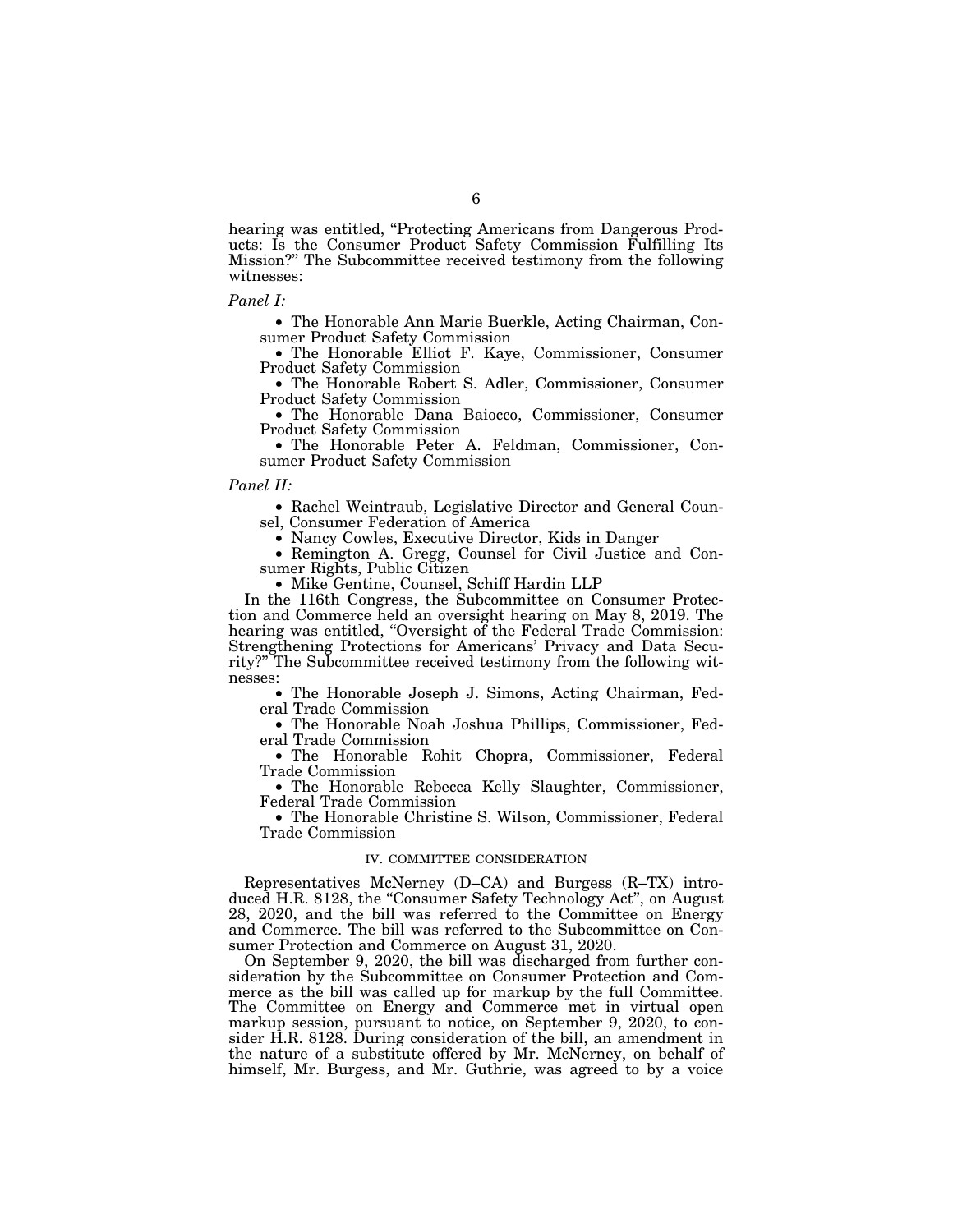vote. Mr. Pallone, Chairman of the committee, subsequently moved that H.R. 8128 be ordered reported favorably to the House, amended, and the Committee on Energy and Commerce agreed to the motion on final passage by a voice vote, a quorum being present.

## V. COMMITTEE VOTES

Clause 3(b) of rule XIII of the Rules of the House of Representatives requires the Committee to list each record vote on the motion to report legislation and amendments thereto. The Committee advises that there were no record votes taken on H.R. 8128, including the motion for final passage of the bill.

# VI. OVERSIGHT FINDINGS

Pursuant to clause  $3(c)(1)$  of rule XIII and clause  $2(b)(1)$  of rule X of the Rules of the House of Representatives, the oversight findings and recommendations of the Committee are reflected in the descriptive portion of the report.

# VII. NEW BUDGET AUTHORITY, ENTITLEMENT AUTHORITY, AND TAX EXPENDITURES

Pursuant to 3(c)(2) of rule XIII of the Rules of the House of Representatives, the Committee adopts as its own the estimate of new budget authority, entitlement authority, or tax expenditures or revenues contained in the cost estimate prepared by the Director of the Congressional Budget Office pursuant to section 402 of the Congressional Budget Act of 1974.

The Committee has requested but not received from the Director of the Congressional Budget Office a statement as to whether this bill contains any new budget authority, spending authority, credit authority, or an increase or decrease in revenues or tax expenditures.

## VIII. FEDERAL MANDATES STATEMENT

The Committee adopts as its own the estimate of Federal mandates prepared by the Director of the Congressional Budget Office pursuant to section 423 of the Unfunded Mandates Reform Act.

# IX. STATEMENT OF GENERAL PERFORMANCE GOALS AND OBJECTIVES

Pursuant to clause  $3(c)(4)$  of rule XIII, the general performance goal or objective of this legislation is to direct the Consumer Product Safety Commission to explore the use of artificial intelligence in support of the CPSC's mission to require the Department of Commerce and the Federal Trade Commission to study and report on the use of blockchain technology and digital tokens.

#### X. DUPLICATION OF FEDERAL PROGRAMS

Pursuant to clause  $3(c)(5)$  of rule XIII, no provision of H.R. 8128 is known to be duplicative of another Federal program, including any program that was included in a report to Congress pursuant to section 21 of Public Law 111–139 or the most recent Catalog of Federal Domestic Assistance.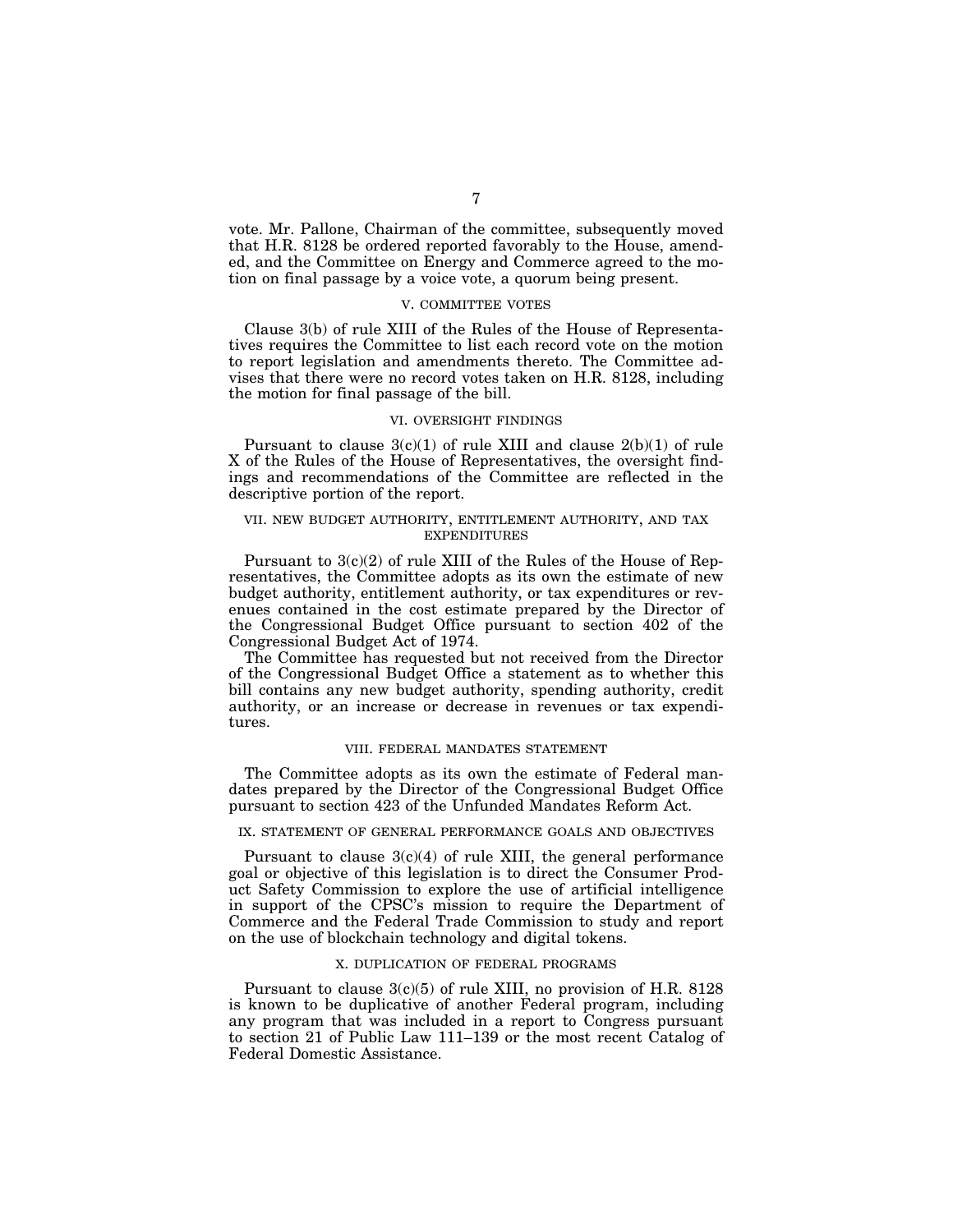## XI. COMMITTEE COST ESTIMATE

Pursuant to clause  $3(d)(1)$  of rule XIII, the Committee adopts as its own the cost estimate prepared by the Director of the Congressional Budget Office pursuant to section 402 of the Congressional Budget Act of 1974.

# XII. EARMARKS, LIMITED TAX BENEFITS, AND LIMITED TARIFF **BENEFITS**

Pursuant to clause  $9(e)$ ,  $9(f)$ , and  $9(g)$  of rule XXI, the Committee finds that H.R. 8128 contains no earmarks, limited tax benefits, or limited tariff benefits.

## XIII. ADVISORY COMMITTEE STATEMENT

No advisory committee within the meaning of section 5(b) of the Federal Advisory Committee Act was created by this legislation.

## XIV. APPLICABILITY TO LEGISLATIVE BRANCH

The Committee finds that the legislation does not relate to the terms and conditions of employment or access to public services or accommodations within the meaning of section 102(b)(3) of the Congressional Accountability Act.

#### XV. SECTION-BY-SECTION ANALYSIS OF THE LEGISLATION

# *Section 1. Short title; Table of contents*

Section 1(a) designates that the short title may be cited as the "Consumer Safety Technology Act". Section 1(b) provides the table of contents.

### *Sec. 2. Definitions*

Section 2 defines terms used throughout the bill, including the term ''consumer product''.

### TITLE I—ARTIFICIAL INTELLIGENCE AND CONSUMER PRODUCT SAFETY

#### *Sec. 101. Short title*

Section 101 designates that this title may be cited as the ''AI for Consumer Product Safety Act''.

# *Sec. 102. Pilot program for use of artificial intelligence by Consumer Product Safety Commission*

Subsection (a) specifies that not later than one year after the date of enactment, the CPSC shall establish a pilot program to explore the use of artificial intelligence in support of the CPSC's consumer product safety mission.

Subsection (b) further specifies that the pilot program shall be used for at least one of the following purposes: (1) tracking injury trends; (2) identifying consumer product hazards; (3) monitoring the retail marketplace for the sale of recalled consumer products; or (4) identifying unsafe imported consumer products. This subsection also requires the CPSC to consult with certain stakeholders in conducting the pilot program, including cybersecurity experts,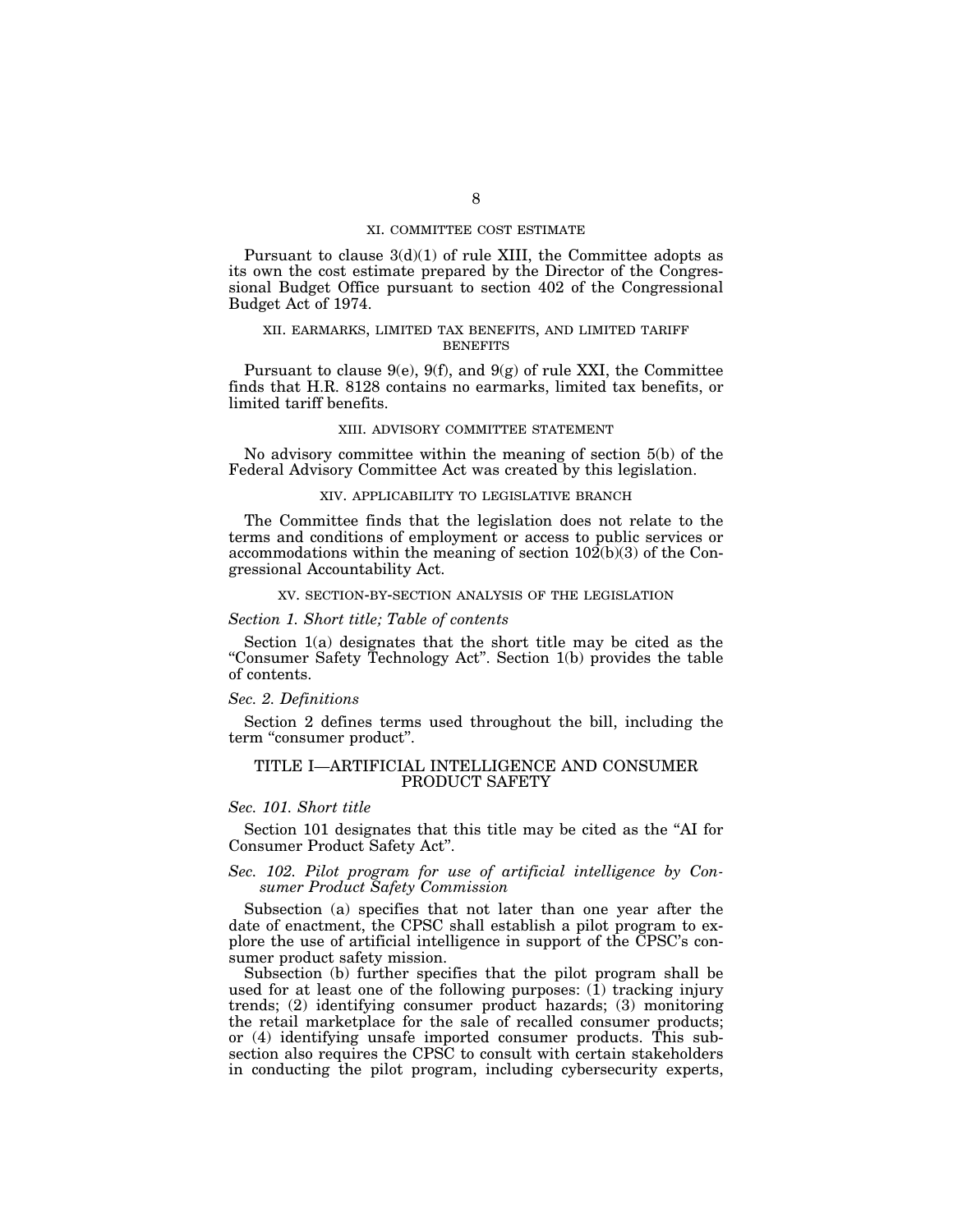the retail industry, consumer product manufacturers, and consumer product safety organizations.

Subsection (c) requires the CPSC, not later than 180 days after the conclusion of the pilot program, to issue a report on the findings and success of the pilot program.

#### TITLE II—BLOCKCHAIN TECHNOLOGY INNOVATION

*[This title incorporates text based on H.R. 8153, sponsored by Representatives Darren Soto (D–FL), Brett Guthrie (R–KY), and Doris Matsui (D–CA).]* 

#### *Sec. 201. Short title*

Section 201 designates that this title may be cited as the ''Blockchain Innovation Act''.

# *Sec. 202. Study on blockchain technology and its use in consumer protection*

Subsection (a) requires the DOC, in consultation with the FTC, to conduct a study on current and potential use of blockchain technology in commerce and the potential benefits of blockchain technology for limiting fraud and other unfair and deceptive acts and practices. This subsection further requires the DOC to provide opportunity for public comment.

Subsection (b) requires the DOC, not later than six months after the completion of the study, to issue a report on the results of the study.

# TITLE III—DIGITAL TOKEN TAXONOMY

*[This title incorporates text based on H.R. 2154, sponsored by Representatives Soto (D–FL) and Warren Davidson (R–OH).]* 

#### *Sec. 301. Short title*

Section 301 designates that this title may be cited as the ''Digital Taxonomy Act''.

### *Sec. 302. Findings*

This section lists the summarized findings of Congress regarding digital tokens, including a finding by Congress that the FTC should ensure staff have appropriate training and resources to identify and pursue cases against unfair or deceptive acts or practices involving digital tokens.

#### *Sec. 303. Reports on unfair or deceptive acts or practices in transactions relating to digital tokens*

This section requires the FTC, not later than one year after the date of enactment, to issue a report on (1) the FTC's actions regarding digital tokens; (2) any other efforts by the FTC to prevent unfair or deceptive acts or practices relating to digital tokens; and (3) any recommendations by the FTC for legislation that would improve the ability of the FTC to further protect consumers in the digital token marketplace and to promote competition and innovation in the global digital token sector.